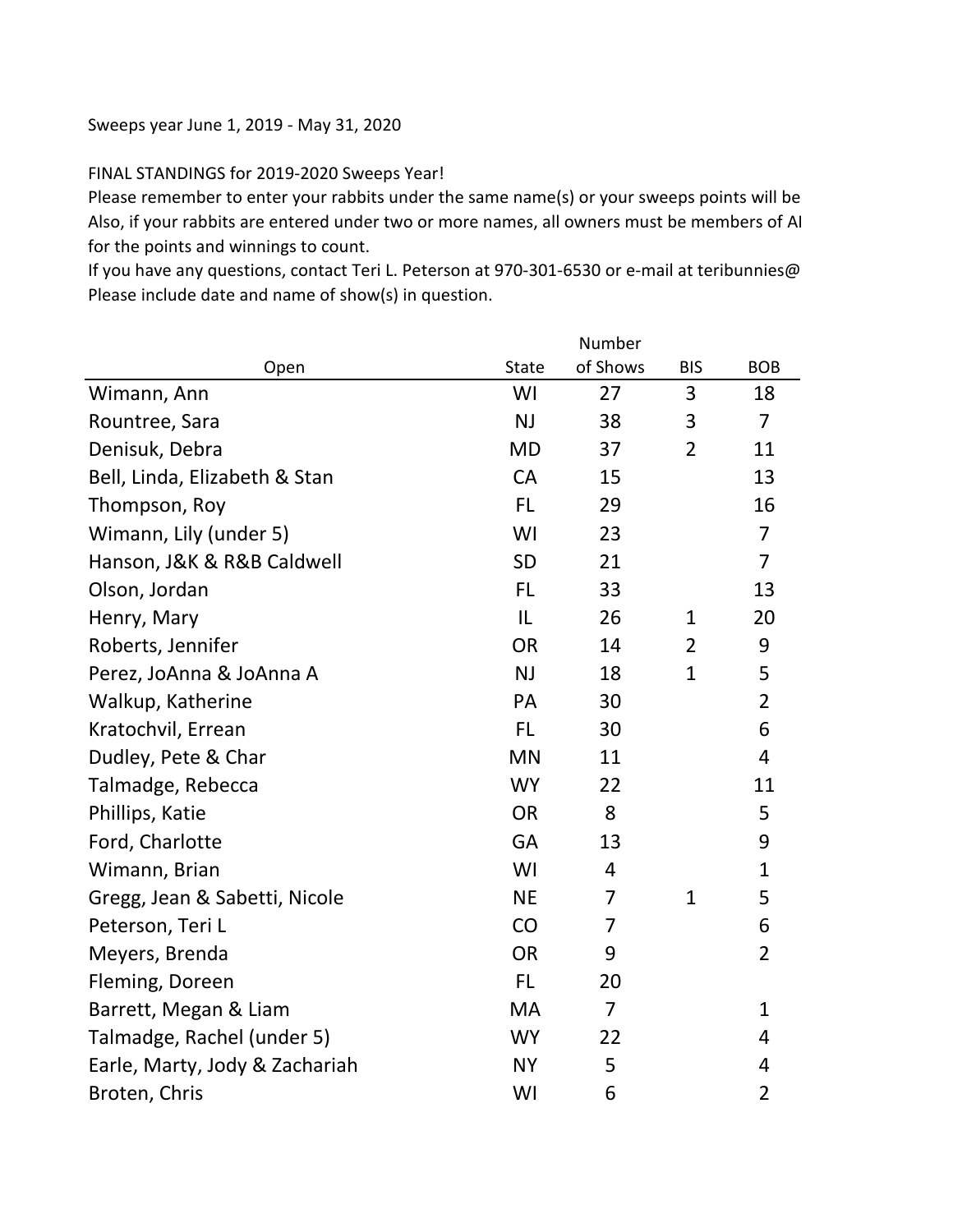| Nesbitt, Phillip                            | <b>NY</b> | 10 |              | 3              |
|---------------------------------------------|-----------|----|--------------|----------------|
| Henry, John                                 | IL        | 24 |              | 3              |
| Henry, Corey                                | IL        | 24 |              | $\mathbf 1$    |
| Rountree, Kim                               | <b>NJ</b> | 22 |              | $\mathbf{1}$   |
| Golden, Donna                               | <b>AR</b> | 4  |              | 4              |
| Denisuk, Katie                              | <b>MD</b> | 18 |              |                |
| Lucas, Jennifer                             | PA        | 11 | 1            | 1              |
| Griffin, Terri                              | CA        | 7  |              | 4              |
| Hampton, Lisa                               | AK        | 5  | $\mathbf{1}$ | 5              |
| Richardson, Aaron & Jen                     | MI        | 7  |              | 4              |
| Wilson, Nicole, Mike & Lynn Galbraith-Wilso | WI        | 8  |              | 4              |
| Gauntt, Diana                               | <b>KS</b> | 5  |              |                |
| Richmond, Nancy                             | ID        | 7  |              | $\mathbf 1$    |
| Hafer, Sarah                                | IN        | 5  |              | 3              |
| Devlin, Terri                               | VT        | 4  |              | 4              |
| Campbell, Dennis & Connie                   | MI        | 3  |              | $\mathbf 1$    |
| Daniels, Dan & Jan                          | <b>KS</b> | 5  | $\mathbf{1}$ | $\mathbf 1$    |
| Hopkins, Ron & Connie                       | <b>KS</b> | 10 |              | 5              |
| <b>Bell, Stanley</b>                        | <b>CA</b> | 7  |              |                |
| Ponsano, Heather                            | <b>CA</b> | 4  |              |                |
| Bell, Linda                                 | <b>CA</b> | 6  |              |                |
| Schutz, Paula & Morgan                      | <b>NY</b> | 5  |              | $\mathbf 1$    |
| Scanlon, Rosetta                            | CO        | 6  |              |                |
| Gordon, Janelle                             | WI        | 3  |              | $\overline{2}$ |
| Carbonneau, Richard                         | ID        | 2  |              | $\mathbf 1$    |
| Wisecup, Sarah                              | <b>GA</b> | 5  |              |                |
| Taulbee, Jacinta                            | <b>OH</b> | 2  |              | 2              |
| Huber, Michelle                             | <b>NE</b> | 2  |              | $\overline{2}$ |
| Campbell, Dennis                            | MI        | 1  |              | 1              |
| Ricca, Kristina                             | CO        | 3  |              |                |
| Dodson, Diana                               | <b>TN</b> | 2  |              | 2              |
| Weinzirl, Karmen                            | <b>SD</b> | 2  |              | 1              |
| Gaona-Maciel, Nicole                        | <b>OH</b> | 2  |              | 1              |
| Perez, JoAnna                               | <b>NJ</b> | 1  |              |                |
| Bell, Elizabeth                             | CA        | 2  |              |                |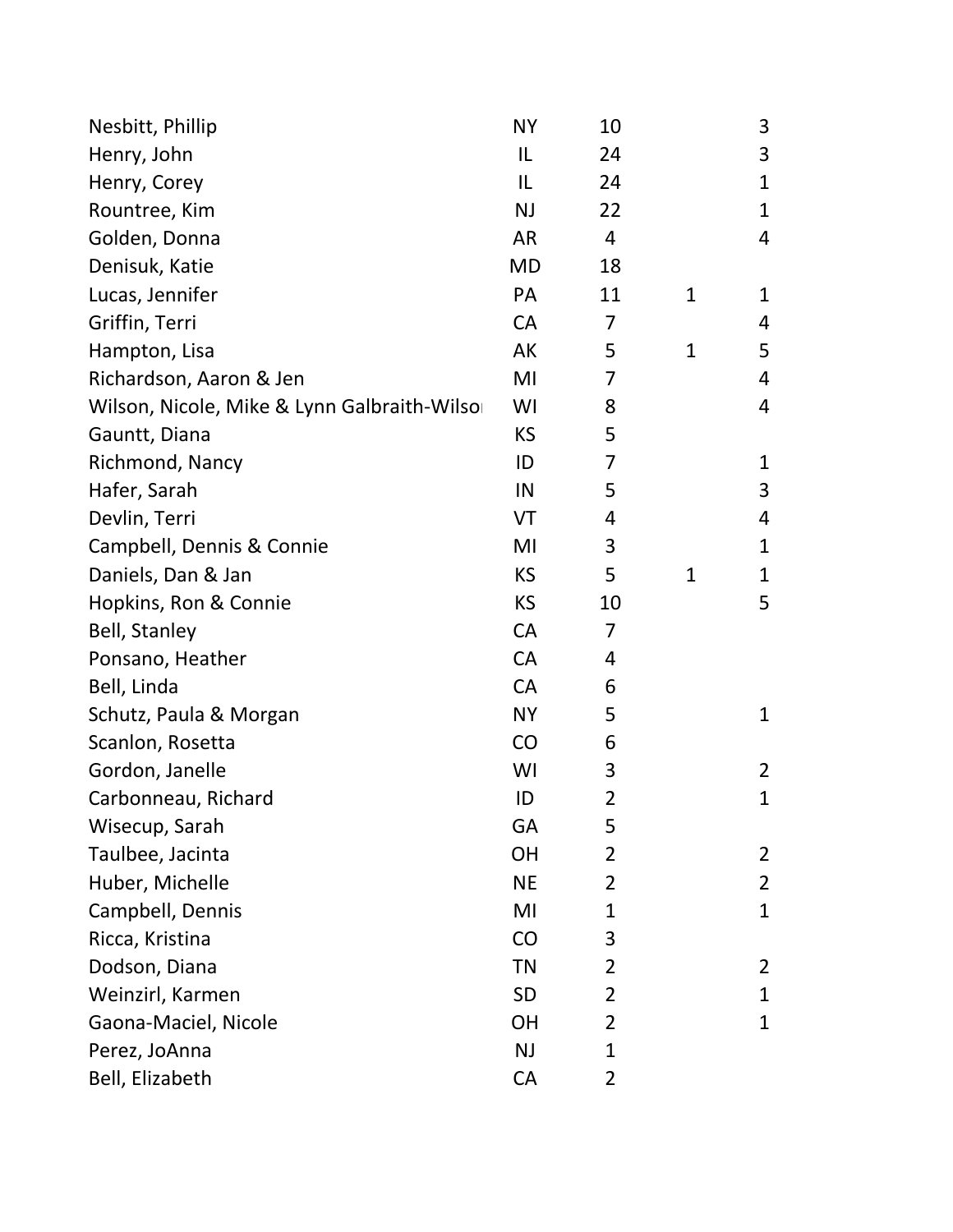| 3           |                |
|-------------|----------------|
|             |                |
| 3           |                |
| 2           | $\overline{2}$ |
| 3           |                |
| 2           | $\overline{2}$ |
| 2           |                |
| 1           |                |
| 2           |                |
| $\mathbf 1$ |                |
| 1           |                |
| 2           |                |
|             |                |
|             |                |

|                     |              | Number   |              |                |
|---------------------|--------------|----------|--------------|----------------|
| Youth               | <b>State</b> | of Shows | <b>BIS</b>   | <b>BOB</b>     |
| Lucas, Casey        | PA           | 45       |              | 16             |
| Vis, Kayla          | MI           | 17       |              | 16             |
| White, Aiden        | FL           | 30       |              | 14             |
| Poznaniak, Emily    | <b>FL</b>    | 21       |              | 6              |
| Purdie, Moira       | FL.          | 13       | 1            | 3              |
| Talmadge, Jared     | <b>WY</b>    | 22       | $\mathbf{1}$ | 11             |
| Cooke, Anna         | <b>NC</b>    | 23       |              | 7              |
| Tondre, Kyrstal     | <b>TX</b>    | 13       |              | 3              |
| Baker, Della        | WI           | 19       |              | $\overline{2}$ |
| Louvier, Deborah    | <b>SC</b>    | 14       | 2            | 8              |
| Gebelein, Joshua    | MA           | 11       | $\mathbf{1}$ | 9              |
| Gribi, Lucas        | CA           | 7        |              | $\overline{2}$ |
| Masterson, Hunter   | <b>SD</b>    | 9        |              | 3              |
| Sittenauer, Michael | <b>CA</b>    | 14       |              | 4              |
| Perez, JoAnna A     | NJ           | 3        | $\mathbf{1}$ | 3              |
| Kraker, Rogue       | MI           | 11       |              | 3              |
| Herioux, Andrew     | WI           | 13       | $\mathbf{1}$ | 7              |
| Malm, Jordan        | <b>WY</b>    | 16       |              | 4              |
| Klaus, Kynsie       | <b>TX</b>    | 8        |              | $\overline{2}$ |
| Bell, Leia          | CA           | 4        |              | 4              |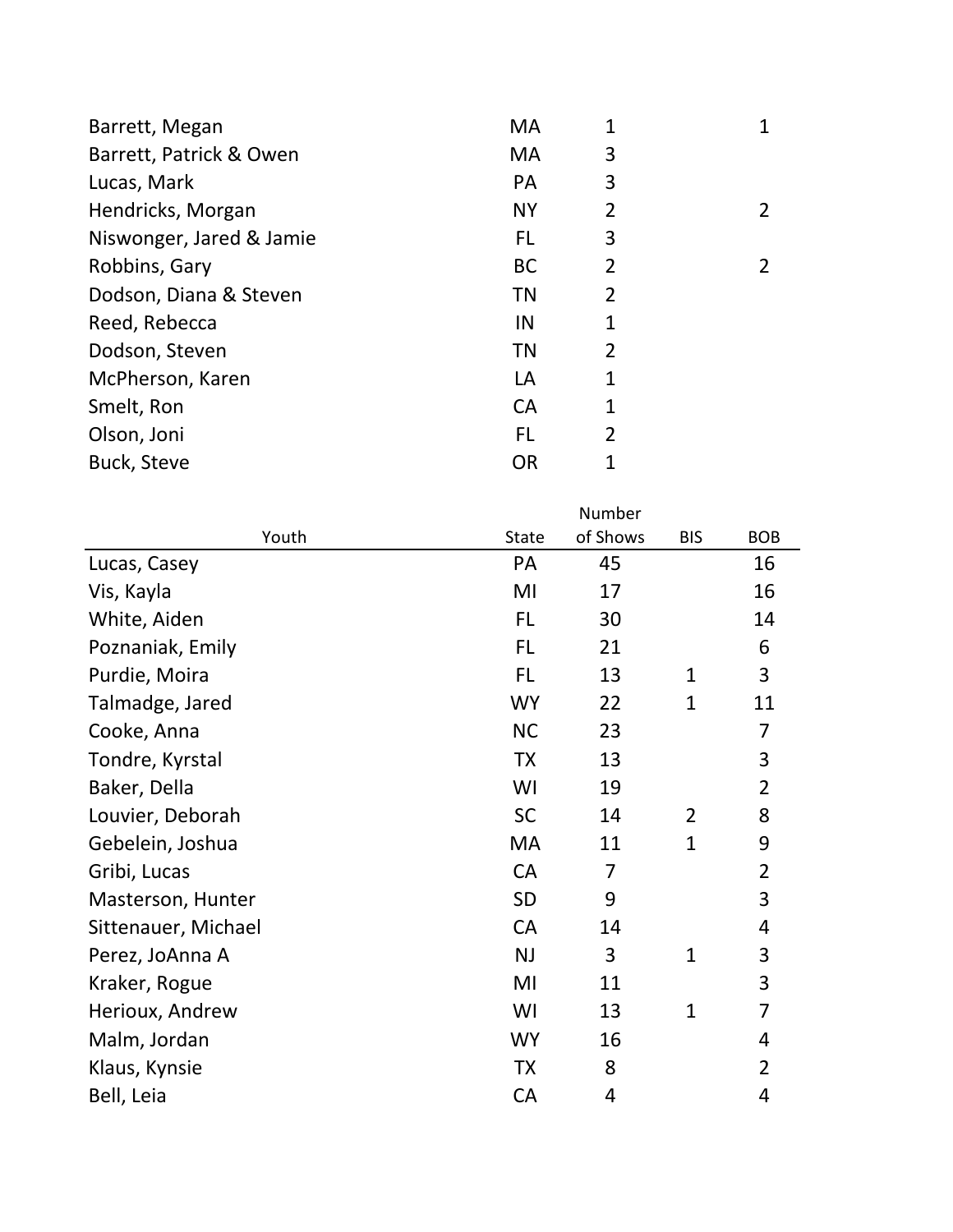| Finch, Levi                       | <b>TX</b> | 9              |              | 3              |
|-----------------------------------|-----------|----------------|--------------|----------------|
| Schwartz, Mallory, Tyler & Mariah | WI        | 11             |              | 1              |
| Auffert, Dalanie                  | <b>MO</b> | 9              | $\mathbf{1}$ | 4              |
| Bryan, Victoria                   | <b>KS</b> | 8              |              | 3              |
| Rogers, Jaylyn                    | <b>FL</b> | 5              | $\mathbf{1}$ | 3              |
| Prickett, Ryan                    | IN        | 6              |              | 4              |
| Sager, Chase                      | PA        | 14             |              | 5              |
| Durgin, Zane                      | GA        | 13             |              | 4              |
| Magee, Lena                       | CA        | 4              |              | 3              |
| Martone, Clayton                  | <b>MD</b> | 8              |              |                |
| Whisenhunt, David                 | <b>AR</b> | 6              |              | 5              |
| Schmiedlin, Alex                  | WI        | 15             |              |                |
| Pasquale, Noah                    | <b>PA</b> | 8              |              | $\mathbf{1}$   |
| Terrones, Isabella                | <b>WA</b> | 3              |              |                |
| Vanderwerff, Kinsey               | SD        | 5              |              | $\overline{2}$ |
| Boman, Alana & Kai                | <b>CA</b> | $\mathbf{1}$   |              | $\mathbf{1}$   |
| Malm, Ryder                       | <b>WY</b> | 11             |              |                |
| Lewis, JaceLynn                   | WI        | 5              |              | $\overline{2}$ |
| Phillips, Violet                  | <b>OR</b> | 6              |              |                |
| Johnson, Erin, Emma & Weston      | <b>KS</b> | 5              | $\mathbf{1}$ | 1              |
| Dixon, Chloe                      | <b>FL</b> | 6              |              | $\mathbf 1$    |
| Miles, Avery                      | <b>SD</b> | $\mathbf 1$    | $\mathbf{1}$ | 1              |
| Luthenauer, Hailey                | <b>MO</b> | $\overline{4}$ |              | $\overline{2}$ |
| Barrett, Liam & Owen              | MA        | 3              |              | 3              |
| Velcheck, Jr, Peter               | <b>NJ</b> | 7              |              |                |
| Walkup, Rachael                   | PA        | $\overline{2}$ |              |                |
| Meyers, Claire                    | <b>OR</b> | 5              |              |                |
| Phillips, Jimmy                   | <b>OR</b> | 5              |              |                |
| Gruenwald, James                  | <b>FL</b> | 5              |              |                |
| Passalasqua, Ariana               | <b>NY</b> | 5              |              |                |
| Ruggiero, Rossalyn                | CO        | 6              |              |                |
| Miller, Teeghun                   | IN        | 4              |              | $\mathbf 1$    |
| Underberg, Harper & Hayden        | <b>SD</b> | 3              |              |                |
| Miller, Tanner                    | IN        | 4              |              | $\mathbf{1}$   |
| Curletto, Ava                     | CA        | 5              |              |                |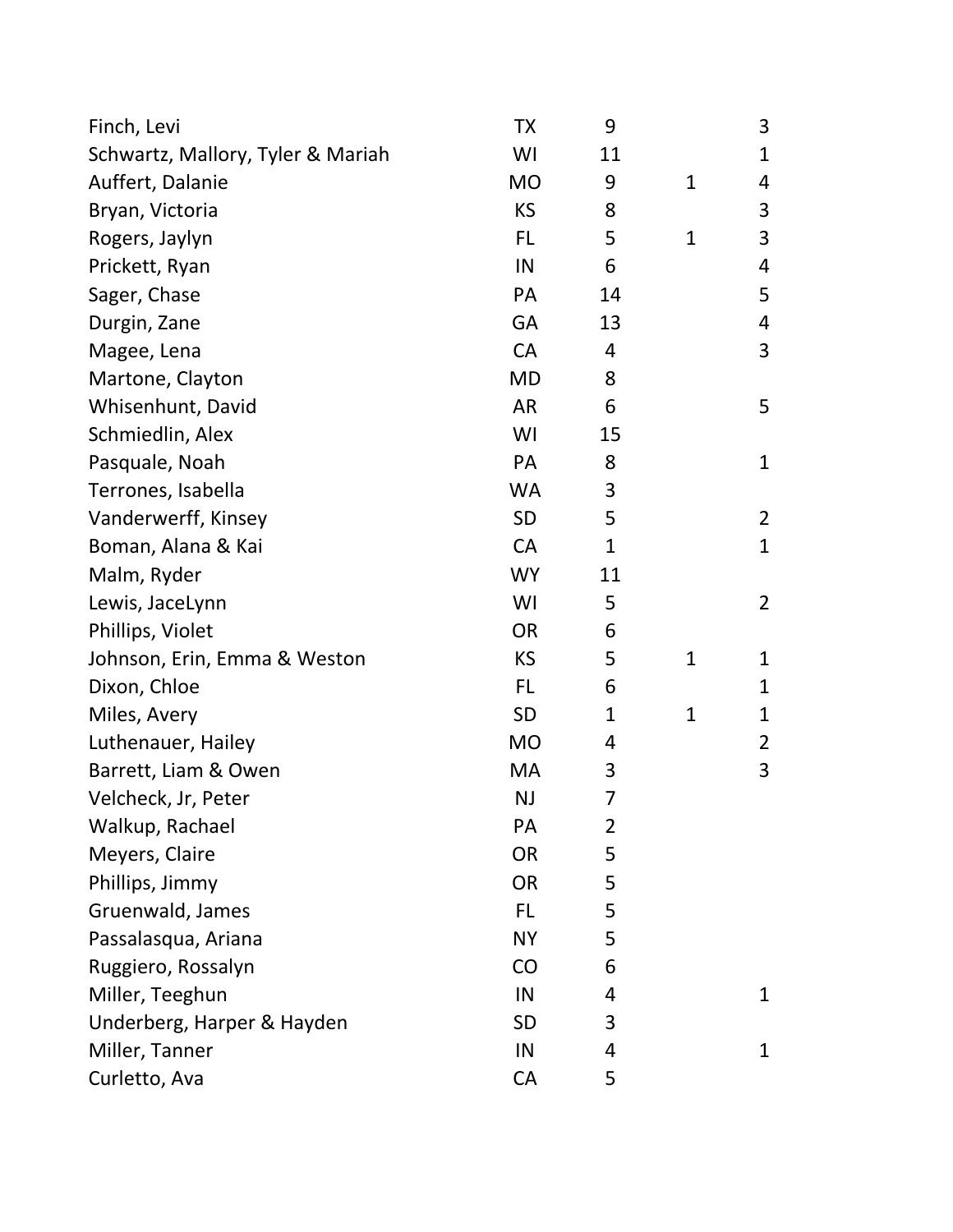| Petro, MolliLyn          | PA        | 5              | $\overline{2}$ |
|--------------------------|-----------|----------------|----------------|
| Fahrenthold, Katrina     | <b>KS</b> | 4              |                |
| Roach, Trinity           | <b>CA</b> | 5              |                |
| Wisecup, Madison         | GA        | 5              |                |
| Dutton, Laura            | PA        | 4              |                |
| Herioux, Violet          | WI        | 4              |                |
| O'Connell, Toby          | <b>NY</b> | $\overline{2}$ | $\overline{2}$ |
| Lawley, Evyenia          | IN        | 3              |                |
| Vanderwerff, Kolby       | <b>SD</b> | 3              | $\mathbf{1}$   |
| Wilemon, Grace           | WI        | $\overline{2}$ |                |
| Currey, Bianca           | <b>CA</b> | 4              |                |
| Herioux, Andrew & Violet | WI        | $\mathbf{1}$   |                |
| Phillips, Abram          | <b>OR</b> | 3              |                |
| Routt, Madison & Cody    | ID        |                |                |
| Ricca, Jordan            | CO        | 3              |                |
| Ponsano, Haley           | <b>CA</b> | 4              |                |
| Killeen, JoAnne          | <b>WA</b> | 1              |                |
| Gaona, Alex              | OH        | $\overline{2}$ |                |
| Fantauzzi, Sophia        | <b>NY</b> | 3              | $\overline{2}$ |
| Briggs, Mary             | <b>CA</b> | $\mathbf{1}$   |                |
| Martinez, Isabel         | CA        | $\mathbf{1}$   |                |
| Weaver, Conner & Noah    | <b>KS</b> | 1              |                |
| Bryan, Nickolas          | <b>KS</b> | $\mathbf{1}$   | $\mathbf{1}$   |
| Boman, Kai               | CA        | $\overline{2}$ |                |
| Ferchaud, Luke           | CA        | $\mathbf{1}$   |                |
| Hayes, Kenzie            | <b>NM</b> | $\mathbf{1}$   |                |
| Christjohn, Alexander    | WI        | $\mathbf{1}$   |                |
| Smith, Lillian           | <b>CA</b> | $\mathbf 1$    | $\mathbf{1}$   |

## SHOW STATISTICS

The following information is only for fun. The data was gathered from AHRA san animals were shown by AHRA members and non-members.

|                                                         |              | BLACK BLUE CHOC LILAC |  |
|---------------------------------------------------------|--------------|-----------------------|--|
| Total # shown 2019-2020 Sweeps Year 3654 2319 1472 1669 |              |                       |  |
|                                                         | RIS 19 6 4 7 |                       |  |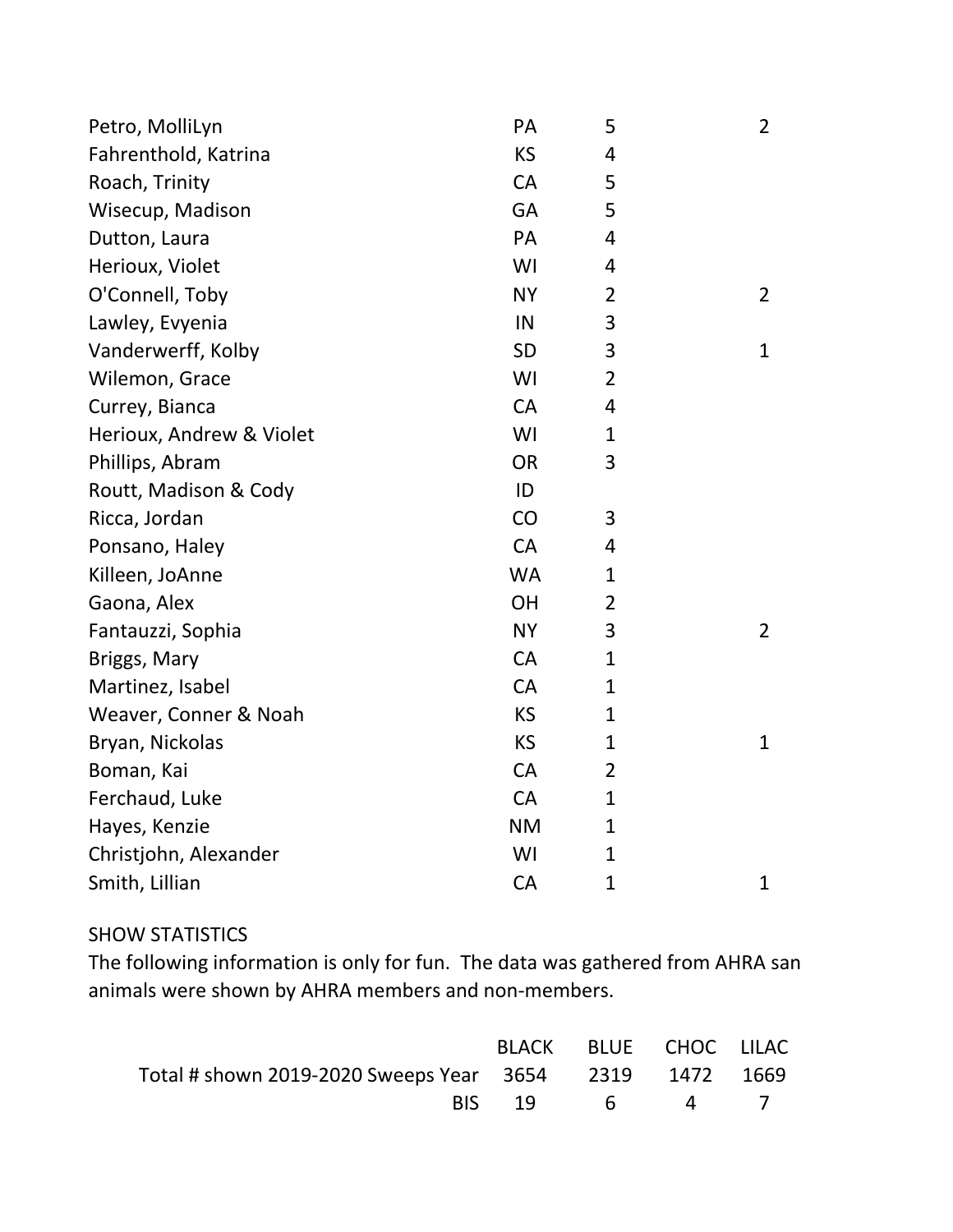| <b>BRIS</b>      | 15  | 6   | 1  | $\mathcal{L}$ |
|------------------|-----|-----|----|---------------|
| B <sub>4</sub> C |     |     |    |               |
| <b>BOB</b>       | 292 | 147 | 51 | 85            |
| <b>BOSB</b>      | 238 | 154 | 60 | 93            |
| <b>Bst Sr</b>    | 195 | 115 | 42 | 59            |
| <b>Bst Jr</b>    | 108 | 62  | 34 | 48            |

We're losing a lot of points with the Best Seniors and Best Juniors...and some BO: encourage your show secretaries to report these winnings.

> Total points lost for Bst Sr 49 Total points lost for Bst Jr 164 Total points lost for BOB Total points lost for BOSB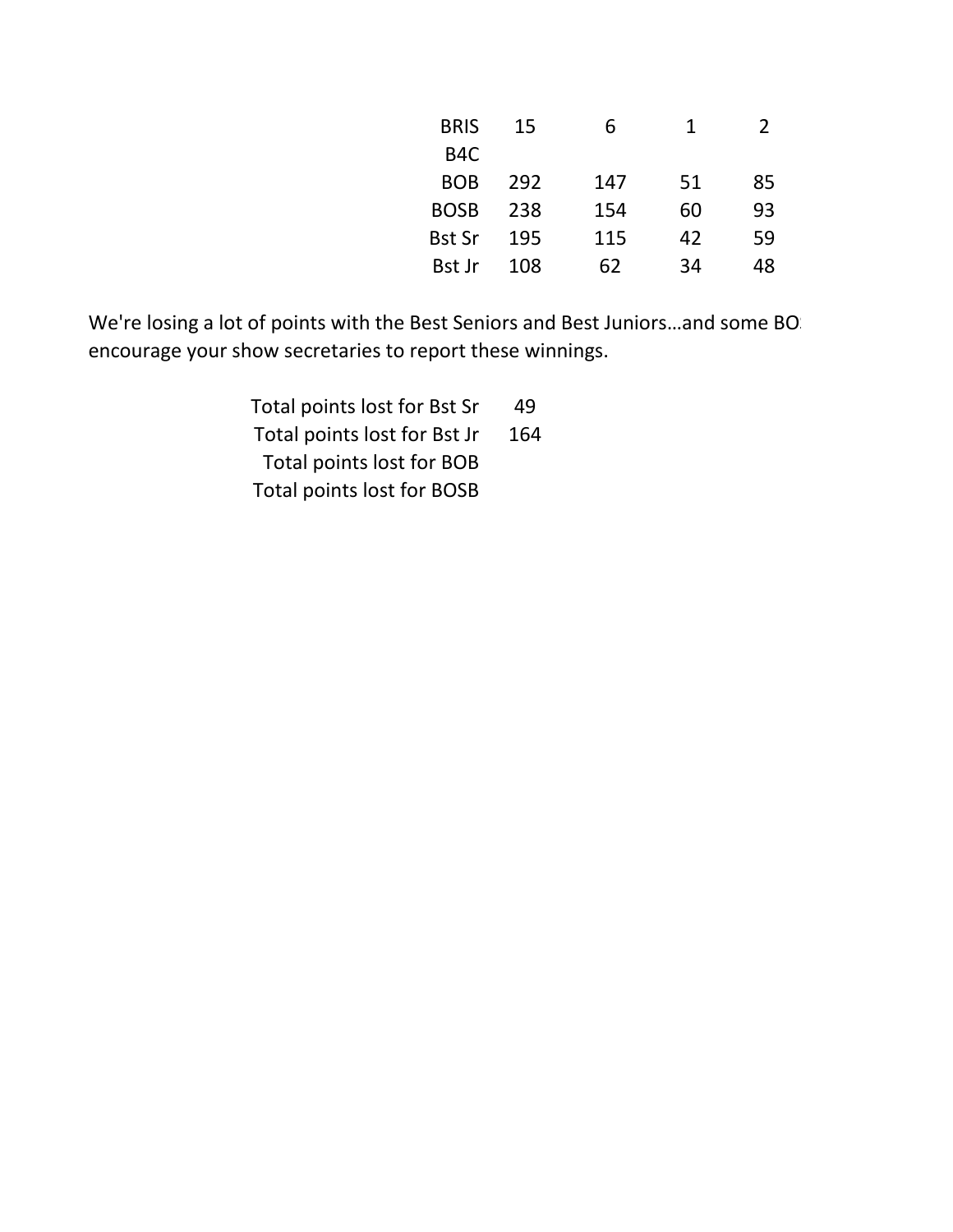## enter vous points under the split. Also, if your rabbits are entered under two or more names, all owners must be members of AHRA

gmail.com.

|                | Total  |
|----------------|--------|
| BOSB           | Points |
| 15             | 10048  |
| 10             | 8707   |
| 7              | 6444   |
| 14             | 5072   |
| 12             | 4752   |
| 8              | 4277   |
| 7              | 4213   |
| 21             | 4065   |
| 23             | 4063   |
| 7              | 3542   |
| 5              | 3419   |
| 6              | 3200   |
| 6              | 2595   |
| 5              | 2531   |
| 13             | 1661   |
| 4              | 1562   |
| 5              | 1557   |
| $\overline{1}$ | 1453   |
| 5              | 1271   |
| 6              | 1266   |
| 4              | 1265   |
|                | 1247   |
| 3              | 1112   |
| 3              | 1111   |
| 5              | 1063   |
| 3              | 1038   |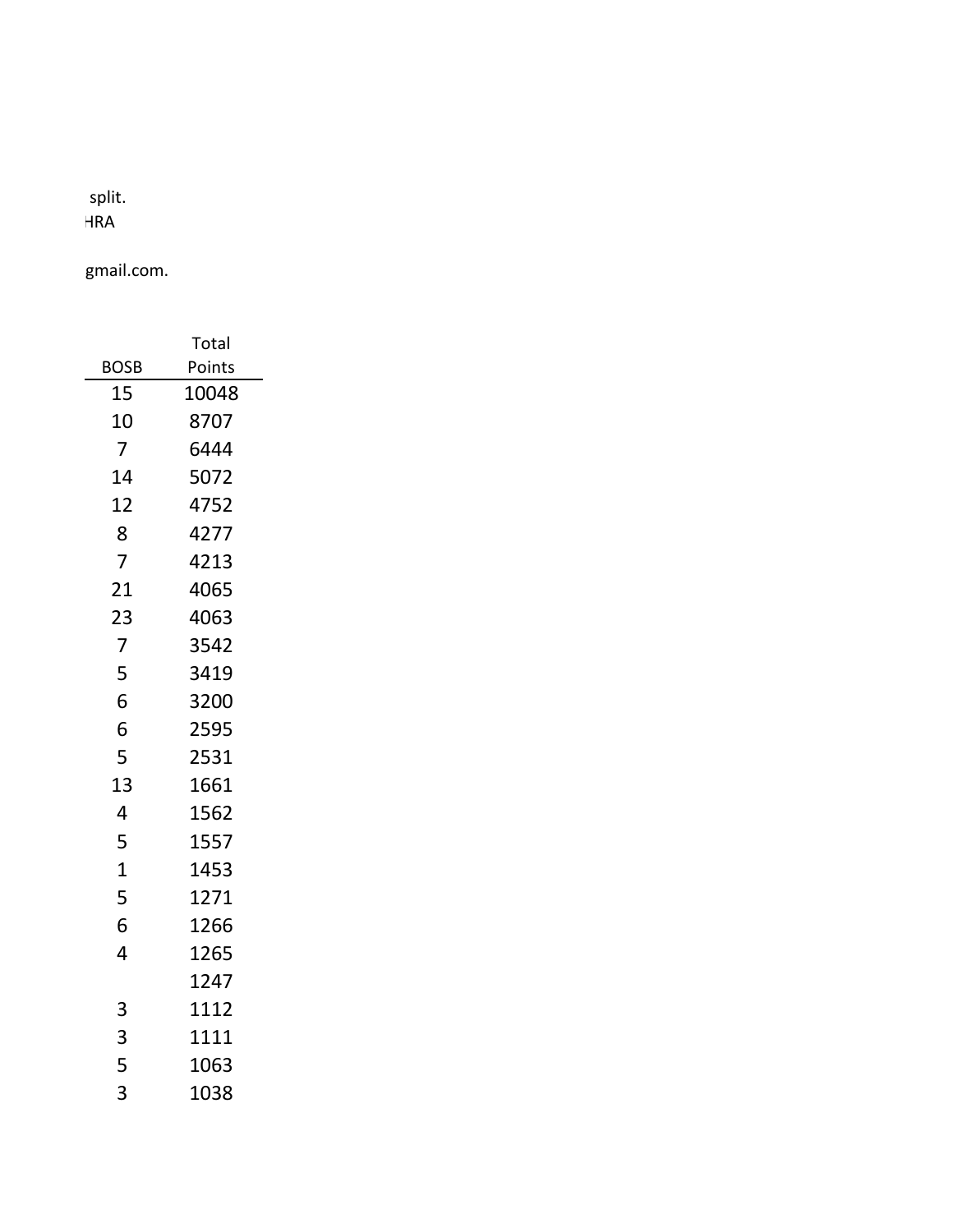| $\overline{2}$ | 1014 |
|----------------|------|
|                | 1008 |
|                | 947  |
|                | 911  |
| 4              | 898  |
| 1              | 869  |
|                | 801  |
| 4              | 758  |
| 3              | 730  |
| 4              | 574  |
| 4              | 574  |
| 1              | 568  |
| 4              | 502  |
| $\overline{2}$ | 480  |
| 3              | 466  |
| $\overline{2}$ | 455  |
| $\overline{2}$ | 420  |
| 1              | 416  |
|                | 346  |
| 1              | 334  |
|                | 326  |
| $\overline{1}$ | 305  |
|                | 303  |
|                | 301  |
|                | 211  |
| 1              | 195  |
| $\overline{2}$ | 188  |
| $\overline{2}$ | 180  |
| $\overline{1}$ | 164  |
|                | 150  |
|                | 145  |
| 1              | 126  |
| $\overline{1}$ | 121  |
|                | 115  |
|                | 109  |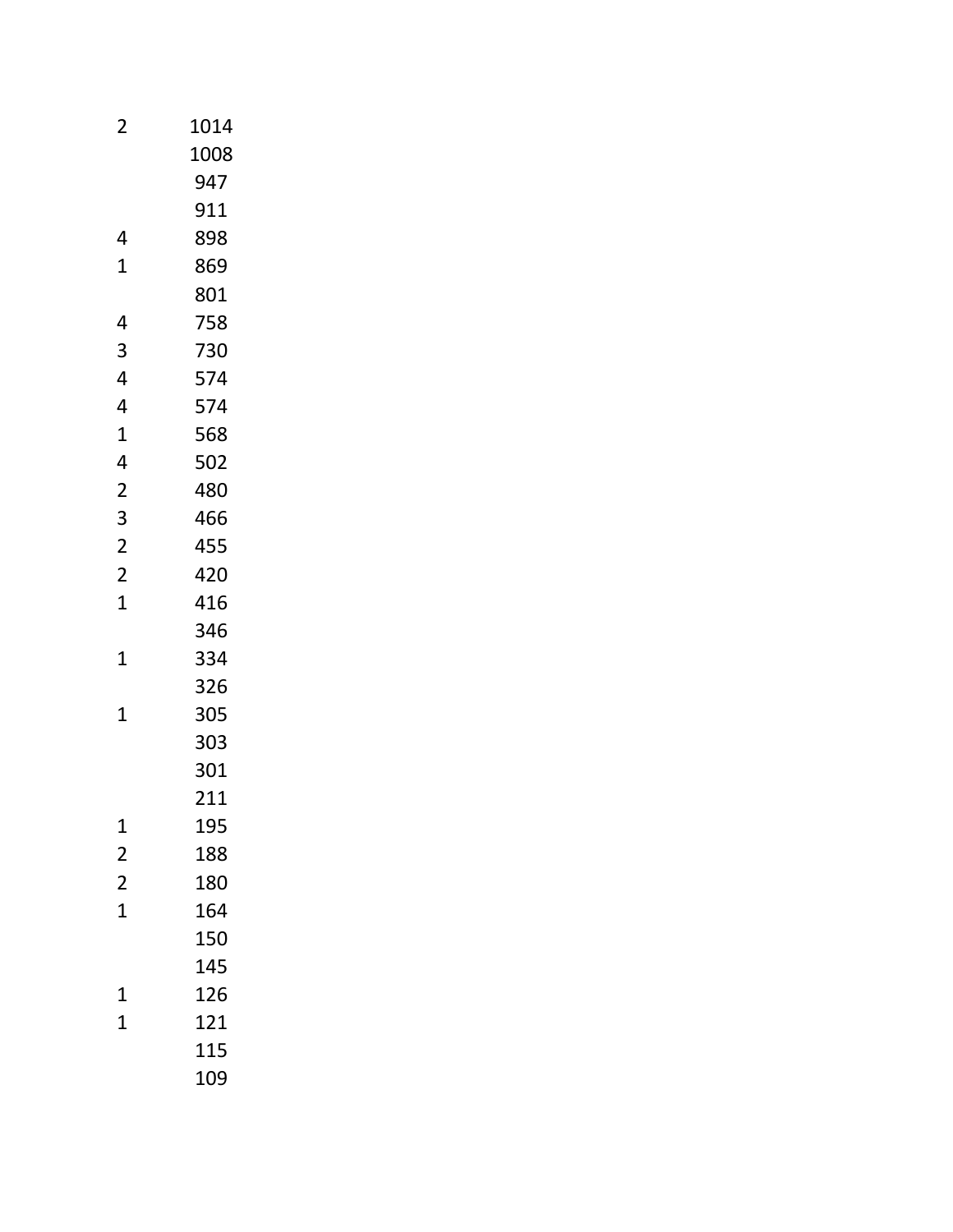|                | 103    |
|----------------|--------|
|                | 103    |
|                | 103    |
| 2              | 102    |
|                | 91     |
| 1              | 80     |
| $\overline{2}$ | 75     |
|                | 64     |
|                | 62     |
|                | 61     |
|                | 61     |
|                | 58     |
|                | 53     |
|                | Total  |
| BOSB           | Points |
| 19             | 7459   |
| 13             | 5481   |
| 13             | 3134   |
| 4              | 2871   |
| 6              | 1927   |
| 11             | 1743   |
| 9              | 1706   |
| 7              | 1597   |
| 6              | 1563   |
| 7              | 1292   |
| 10             | 1267   |
| $\overline{2}$ | 1262   |
| 5              | 1212   |
| $\overline{1}$ | 1155   |
|                | 1117   |
| 3              | 1104   |
| $\overline{1}$ | 1030   |
| $\overline{1}$ | 968    |
| $\overline{1}$ | 923    |
| 4              | 900    |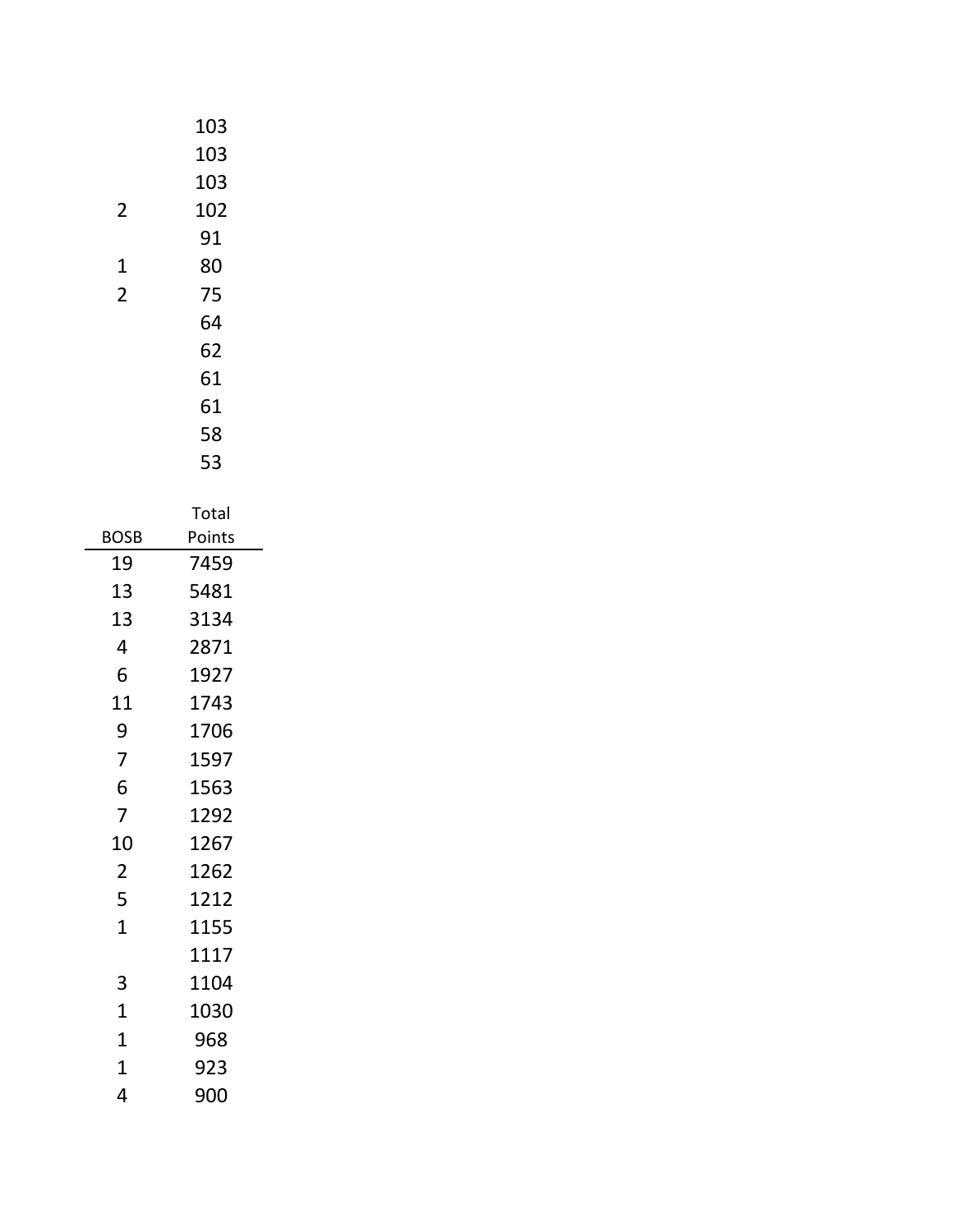| 1              | 890 |
|----------------|-----|
| 6              | 876 |
| 3              | 859 |
| 5              | 835 |
| $\overline{2}$ | 817 |
| 3              | 766 |
| $\mathbf{1}$   | 657 |
| 3              | 577 |
| 3              | 561 |
| $\mathbf 1$    | 542 |
| 3              | 502 |
| $\overline{c}$ | 495 |
| 1              | 488 |
| 1              | 447 |
| $\overline{c}$ | 440 |
|                | 436 |
| 1              | 431 |
|                | 422 |
| 1              | 403 |
| 1              | 402 |
|                | 394 |
|                | 372 |
| 3              | 342 |
| $\overline{2}$ | 317 |
| 1              | 315 |
| 1              | 264 |
|                | 257 |
|                | 235 |
|                | 233 |
|                | 225 |
|                | 222 |
|                | 219 |
|                | 219 |
| 1              | 208 |
|                | 205 |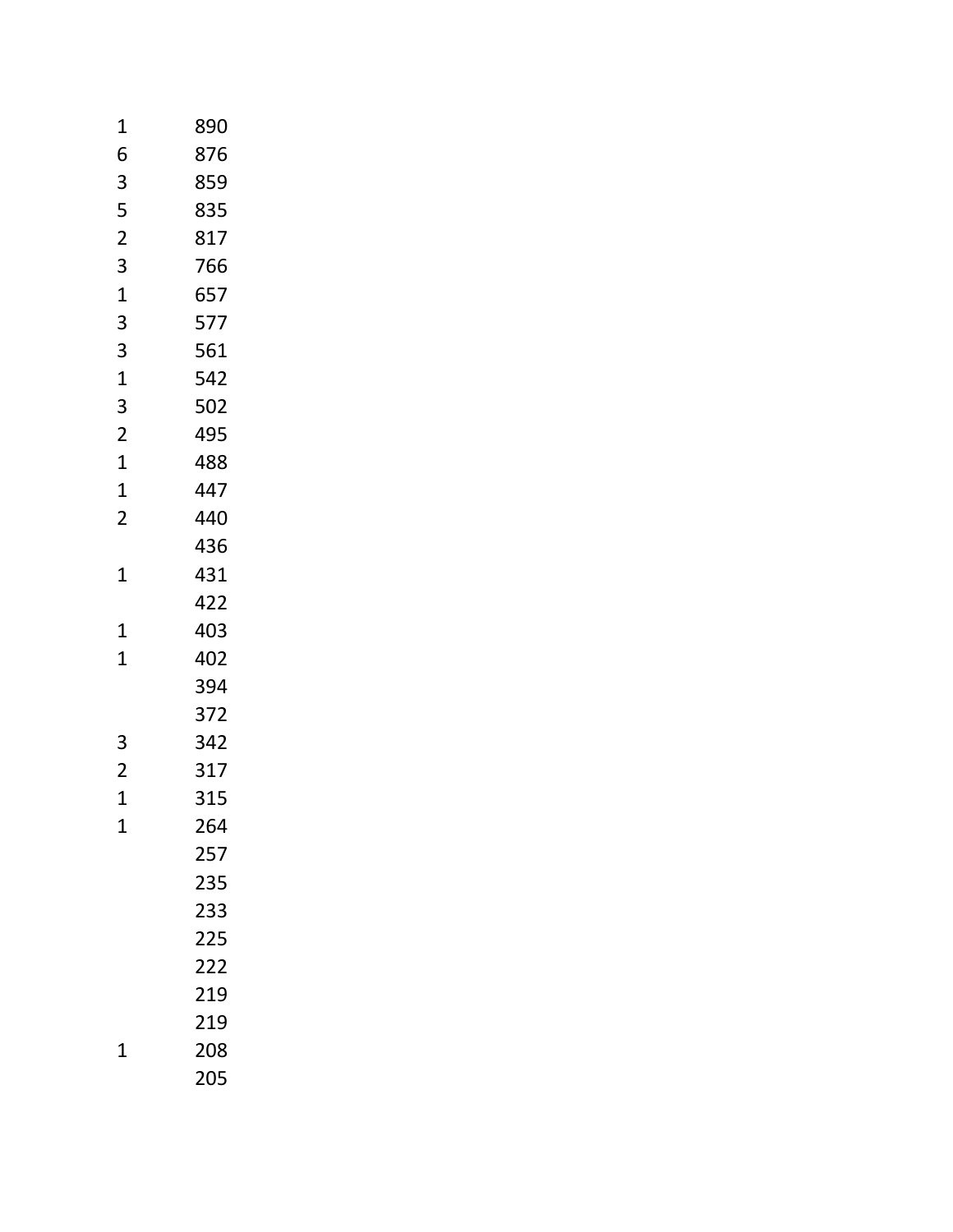|                | 204 |
|----------------|-----|
| 1              | 186 |
| 1              | 176 |
|                | 174 |
| 1              | 169 |
| 1              | 158 |
| $\overline{2}$ | 156 |
| $\overline{1}$ | 155 |
|                | 133 |
|                | 133 |
|                | 130 |
|                | 129 |
|                | 128 |
|                | 125 |
|                | 117 |
|                | 112 |
|                | 107 |
| 1              | 106 |
|                | 93  |
|                | 85  |
|                | 83  |
|                | 66  |
|                | 62  |
| 1              | 61  |
|                | 61  |
|                | 49  |
|                | 39  |
|                | 31  |
|                |     |

ctioned shows; the

TOTAL